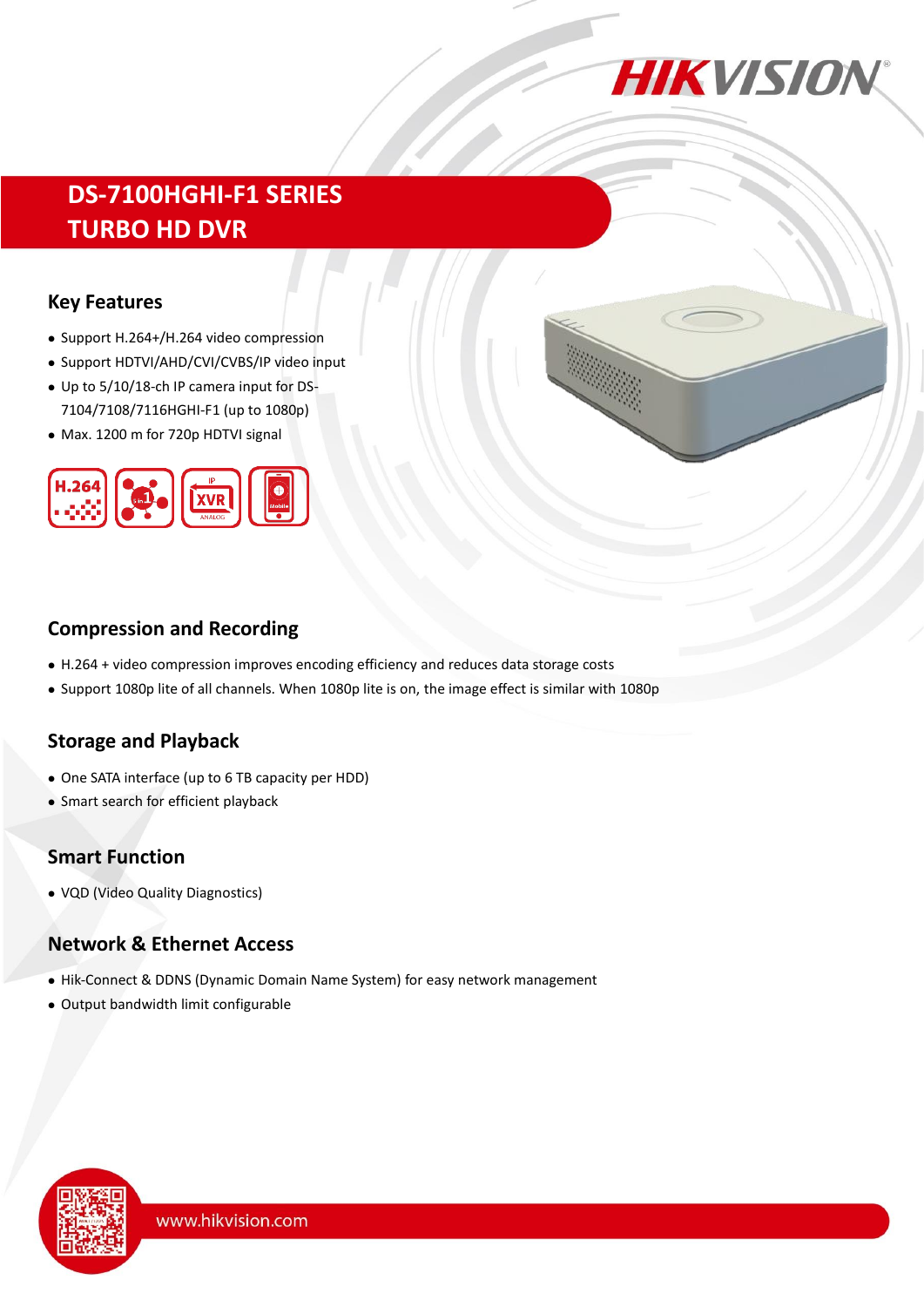

# **Specifications**

| <b>Model</b>               | <b>DS-7104HGHI-F1</b>                                                                                                                                   | <b>DS-7108HGHI-F1</b>                                               | <b>DS-7116HGHI-F1</b> |  |  |
|----------------------------|---------------------------------------------------------------------------------------------------------------------------------------------------------|---------------------------------------------------------------------|-----------------------|--|--|
| <b>Recording</b>           |                                                                                                                                                         |                                                                     |                       |  |  |
| <b>Video compression</b>   | H.264+/H.264                                                                                                                                            |                                                                     |                       |  |  |
| <b>Encoding resolution</b> | When 1080p Lite mode not enabled: 720p/WD1/4CIF/VGA/CIF                                                                                                 |                                                                     |                       |  |  |
|                            | When 1080p Lite mode enabled: 1080p lite/720p/WD1/4CIF/VGA/CIF                                                                                          |                                                                     |                       |  |  |
| <b>Frame rate</b>          | Main stream:<br>When 1080p Lite mode not enabled:<br>For 720p stream access: 720p/WD1/4CIF/VGA/CIF@25fps (P)/30fps (N)<br>When 1080p Lite mode enabled: |                                                                     |                       |  |  |
|                            | 1080p lite/720p/WD1/4CIF/VGA/CIF@25fps (P)/30fps (N)<br>Sub-stream:                                                                                     |                                                                     |                       |  |  |
|                            | 2CIF@6fps;<br>CIF/QVGA/QCIF@<br>25fps (P)/30fps (N)                                                                                                     | Sub-stream:<br>4CIF/2CIF@6fps;<br>CIF/QVGA/QCIF@25fps (P)/30fps (N) |                       |  |  |
| Video bit rate             | 32 Kbps to 4 Mbps                                                                                                                                       |                                                                     |                       |  |  |
| <b>Dual stream</b>         | Support                                                                                                                                                 |                                                                     |                       |  |  |
| <b>Stream type</b>         | Video, Video & Audio                                                                                                                                    |                                                                     |                       |  |  |
| <b>Audio compression</b>   | G.711u                                                                                                                                                  |                                                                     |                       |  |  |
| <b>Audio bit rate</b>      | 64 Kbps                                                                                                                                                 |                                                                     |                       |  |  |
| <b>Video and Audio</b>     |                                                                                                                                                         |                                                                     |                       |  |  |
|                            | 1-ch (up to $5$ -ch)                                                                                                                                    | 2-ch (up to 10-ch)                                                  | 2-ch (up to 18-ch)    |  |  |
| IP video input             | Up to 1080p resolution                                                                                                                                  |                                                                     |                       |  |  |
|                            | Support H.264+/H.264 IP cameras                                                                                                                         |                                                                     |                       |  |  |
| Analog video input         | $4$ -ch                                                                                                                                                 | 8-ch                                                                | $16$ -ch              |  |  |
|                            | BNC interface (1.0 Vp-p, 75 $\Omega$ ), supporting coaxitron connection                                                                                 |                                                                     |                       |  |  |
| <b>Turbo HD input</b>      | 1080p25, 1080p30, 720p25, 720p30                                                                                                                        |                                                                     |                       |  |  |
| <b>AHD input</b>           | 1080p25, 1080p30, 720p25, 720p30                                                                                                                        |                                                                     |                       |  |  |
| <b>HDCVI input</b>         | 1080p25, 1080p30, 720p25, 720p30                                                                                                                        |                                                                     |                       |  |  |
| <b>CVBS input</b>          | Support                                                                                                                                                 |                                                                     |                       |  |  |
| HDMI/VGA output            | 1-ch, 1920 × 1080/60Hz, 1280 × 1024/60Hz, 1280 × 720/60Hz, 1024 × 768/60Hz                                                                              |                                                                     |                       |  |  |
| <b>Audio input</b>         | 1-ch, RCA (2.0 Vp-p, 1 KΩ)                                                                                                                              |                                                                     |                       |  |  |
| <b>Audio output</b>        | 1-ch, RCA (Linear, $1 K\Omega$ )                                                                                                                        |                                                                     |                       |  |  |
| Two-way audio              | Reuse the first audio input                                                                                                                             |                                                                     |                       |  |  |
| Synchronous playback       | 4-ch                                                                                                                                                    | 8-ch                                                                | $16$ -ch              |  |  |
| <b>Network</b>             |                                                                                                                                                         |                                                                     |                       |  |  |
| <b>Remote connections</b>  | 32                                                                                                                                                      | 128                                                                 |                       |  |  |
| <b>Network protocols</b>   | TCP/IP, PPPoE, DHCP, Hik-Connect, DNS, DDNS, NTP, SADP, SMTP, NFS, iSCSI, UPnP™,<br><b>HTTPS</b>                                                        |                                                                     |                       |  |  |
| <b>Network interface</b>   |                                                                                                                                                         | 1, RJ45 10M/100M self-adaptive Ethernet interface                   |                       |  |  |
| <b>Auxiliary interface</b> |                                                                                                                                                         |                                                                     |                       |  |  |
| <b>SATA</b>                | 1 SATA interface                                                                                                                                        |                                                                     |                       |  |  |
| Capacity                   | Up to 6 TB capacity for each disk                                                                                                                       |                                                                     |                       |  |  |
| Alarm in/out               | N/A                                                                                                                                                     |                                                                     |                       |  |  |
| <b>USB</b> interface       | Rear panel: 2 × USB 2.0                                                                                                                                 |                                                                     |                       |  |  |
| General                    |                                                                                                                                                         |                                                                     |                       |  |  |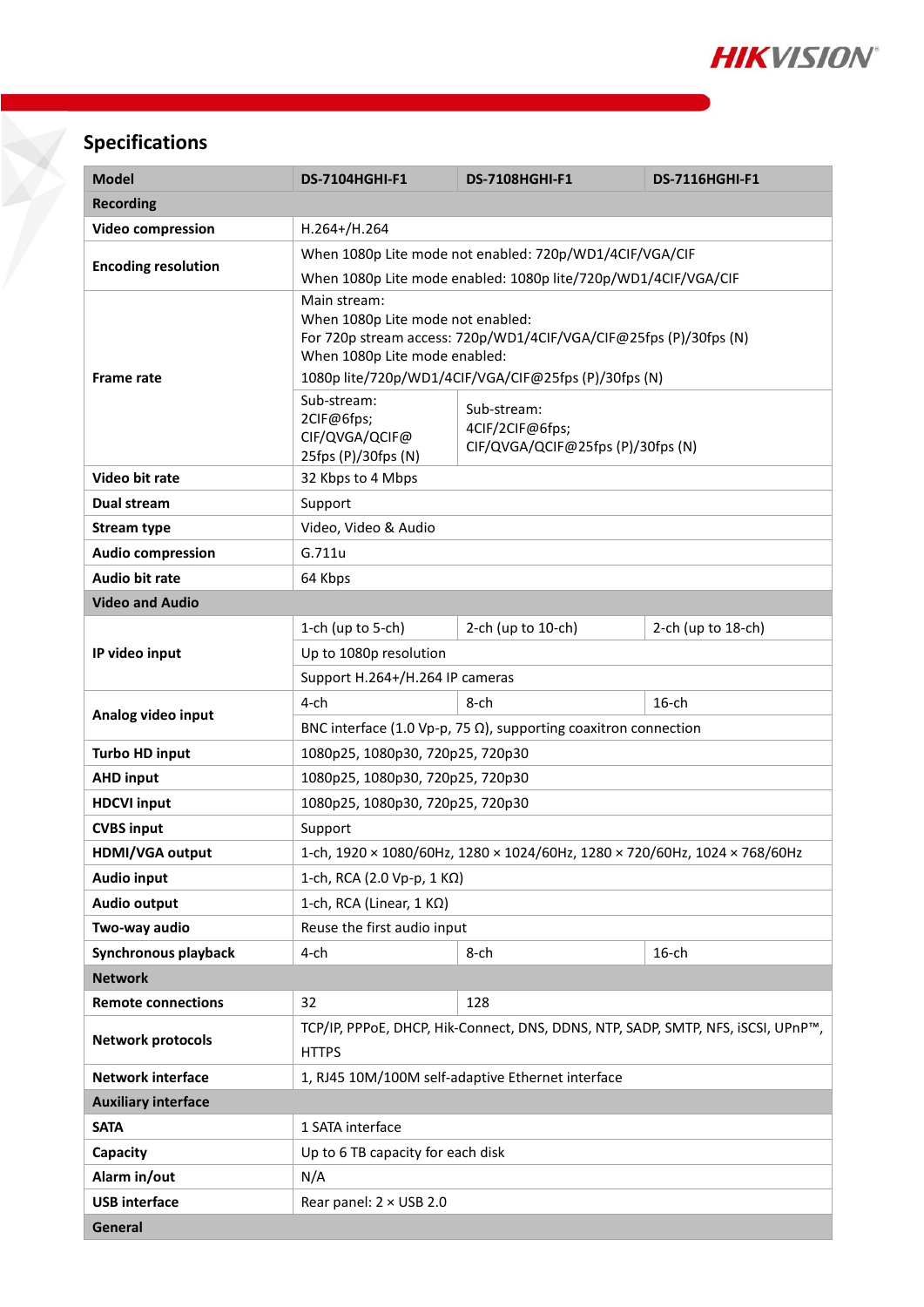

| Power supply                         | 12 VDC                                                             |             |                                       |
|--------------------------------------|--------------------------------------------------------------------|-------------|---------------------------------------|
| <b>Consumption (without HDD)</b>     | $\leq$ 8 W                                                         | $\leq$ 12 W | $\leq 20$ W                           |
| <b>Working temperature</b>           | $-10$ °C to 55 °C (14 °F to 131 °F)                                |             |                                       |
| <b>Working humidity</b>              | 10% to 90%                                                         |             |                                       |
| Dimensions ( $W \times D \times H$ ) | $200 \times 200 \times 45$ mm (7.9 $\times$ 7.9 $\times$ 1.8 inch) |             | $285 \times 210 \times 45$ mm (11.2 x |
|                                      |                                                                    |             | $8.3 \times 1.8$ inch)                |
| <b>Weight (without HDD)</b>          | ≤ 0.8 kg $(1.8 \text{ lb})$                                        |             | ≤ 1.2 kg (2.6 lb)                     |

X